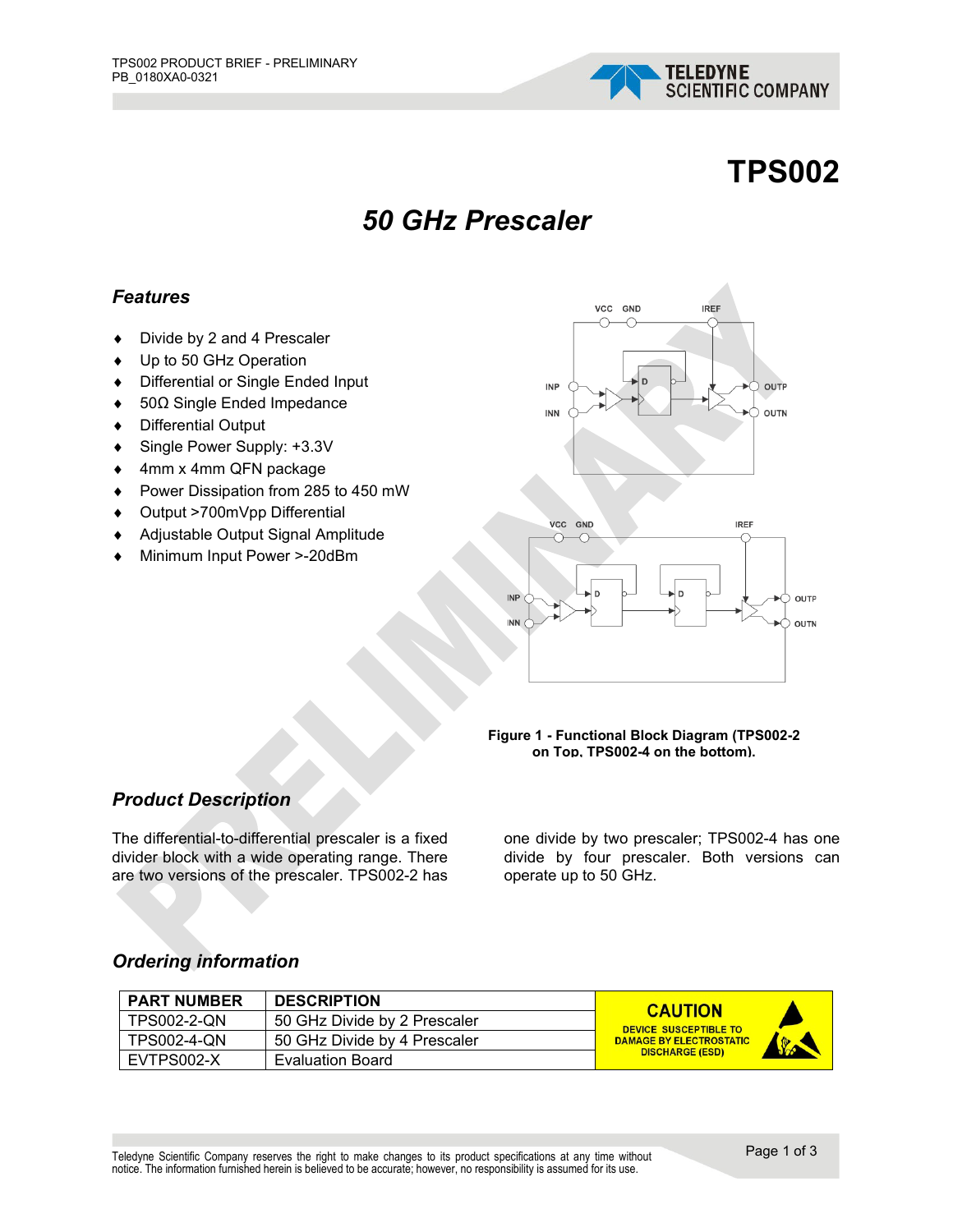

#### *TPS002-X Pin Description and Pin Out (20 I/O QFN Package)*

| P/IO | <b>PIN</b>                                       | NUM. | <b>NAME</b> | <b>FUNCTION</b>                                         |  |
|------|--------------------------------------------------|------|-------------|---------------------------------------------------------|--|
| P    | 1, 3, 5, 6, 8, 11, 13, 15, 18,<br>20, bottom pad | 11   | <b>GND</b>  | Power Supply Ground                                     |  |
| P    | 7.19                                             |      | <b>VCC</b>  | Positive Power Supply                                   |  |
|      | 2                                                |      | <b>INP</b>  | Prescaler Input                                         |  |
|      | 4                                                |      | <b>INN</b>  |                                                         |  |
| O    | 14                                               |      | <b>OUTP</b> | <b>Prescaler Output</b>                                 |  |
| O    | 12                                               |      | <b>OUTN</b> |                                                         |  |
|      | 16                                               |      | <b>IREF</b> | Output Amplitude Control (Tie to VCC for Max Amplitude) |  |
|      | 9.10.17                                          | ົ    | NC.         | Reserved                                                |  |



**Figure 2 – TPS002-X pinout (top view) 20 I/O QFN package.**